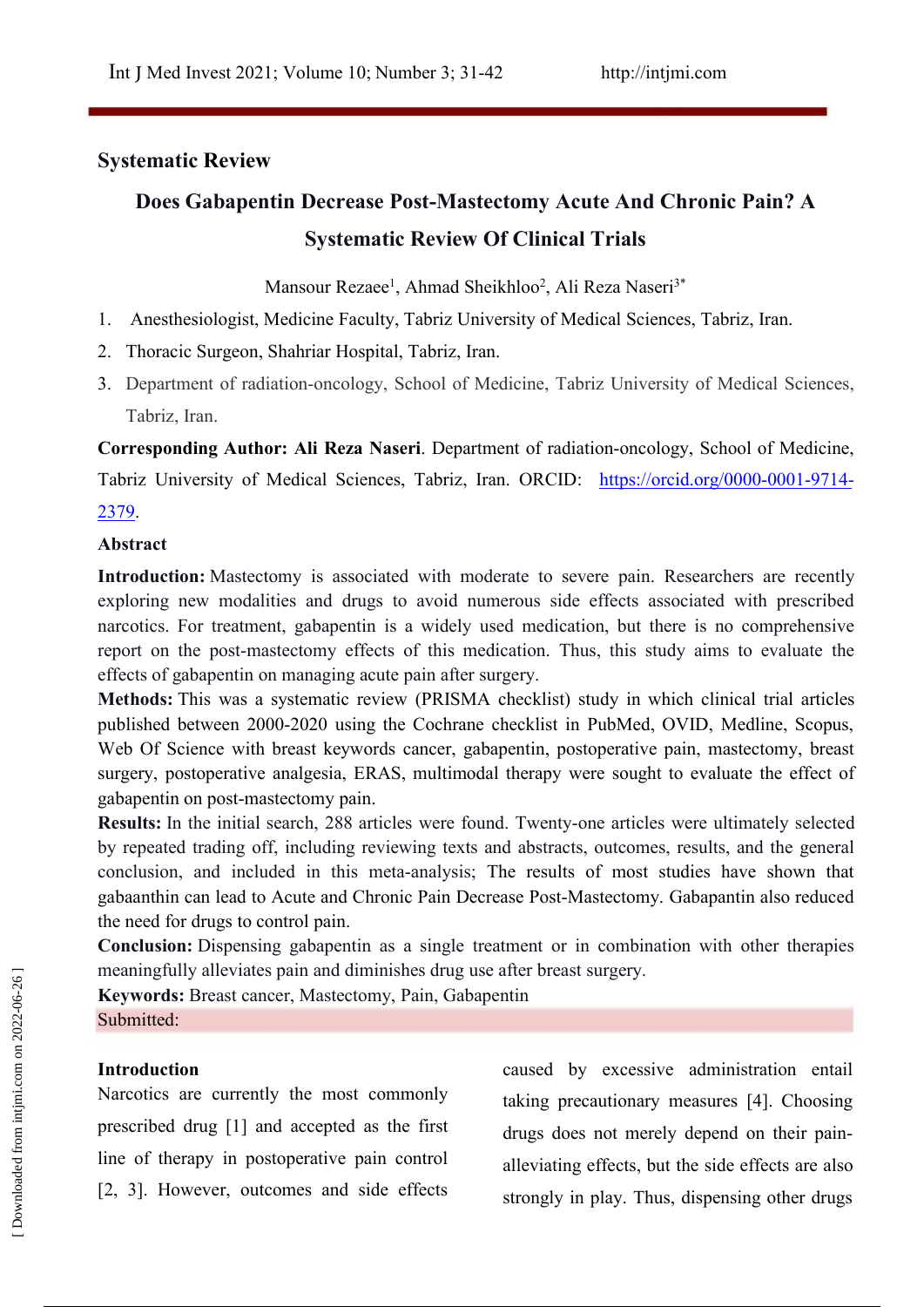with narcotics can decrease pain, diminish the volume of narcotics and associated side effects [5].

Mastectomy is one of the most common procedures in Iran and worldwide [6]. The majority of these operations are done to treat breast cancer, which is the most common cancer in women [7, 8]. Other procedures are done on benign diseases, cosmetic settings, and also breast reconstruction after mastectomy. Mastectomy is among operations with moderate to severe postoperation pain [9]. It has been found that about 40 to  $60$ percent of women who undergo mastectomy experience acute postoperative pain. Likewise, about 10 to 60 percent of women experience chronic pain after surgery [10]. Importantly, the severity of acute pain after mastectomy is a strong predictor of chronic pain [11].

In Iran, gabapentin is widely administrated for neuropathic pain, but it is rarely used in the treatment of acute postoperative pain [12, 13]. cancer, Studies on the effects of gabapentin on pain control (acute and chronic) have been performed, the majority of which have confirmed the effectiveness of this drug; However, in a small number of articles, the effects of this drug compared to placebo have not been able to significantly lead to pain management; Because chronic pain after a mastectomy can be more severe in patients seeking complementary therapies such as chemotherapy and radiotherapy, and pain management in these patients must be postoperative pain; breast surgery AND prowever, in a small number of articles, the were selected according to Mesh.<br>
effects of this drug compared to placebo have The keywords breast cancer, gabapentin,<br>
not been able to significantly lead to pain postoperativ

determined, the effects of gabapantin need to be addressed in an article. Be collected and presented systematically; Because most breast cancer experts do not know exactly this[7, 9]. Since breast surgery is among the most common operations in Iran, it is crucial to control drug use in the treatment of postoperative pain [14]. Thus, we attempt to determine the effect of gabapentin on the prescription of narcotics, associated side effects, and control of acute pain after mastectomy. The purpose is to evaluate the effectiveness of gabapentin for use in this type of surgery.

#### **Methods**

This was a systematic review (PRISMA checklist) conducted by searching clinical trial published articles from 2000 to 2020 in Pubmed, Embase . Cochrane Library . Scopus Web of Science . The keywords recorded by the two chief researchers included breast gabapentin, postoperative pain, mastectomy, breast surgery, postoperative analgesia, ERAS, and multimodal therapy, which were searched with Boolean operators "AND" and "OR" in the databases. Keywords were selected according to Mesh.

The keywords breast cancer, gabapentin, postoperative pain, mastectomy, breast surgery, postoperative analgesia, ERAS, and multimodal therapy with Boolin operators were searched for the following: breast cancer AND gabapentin; gabapentin AND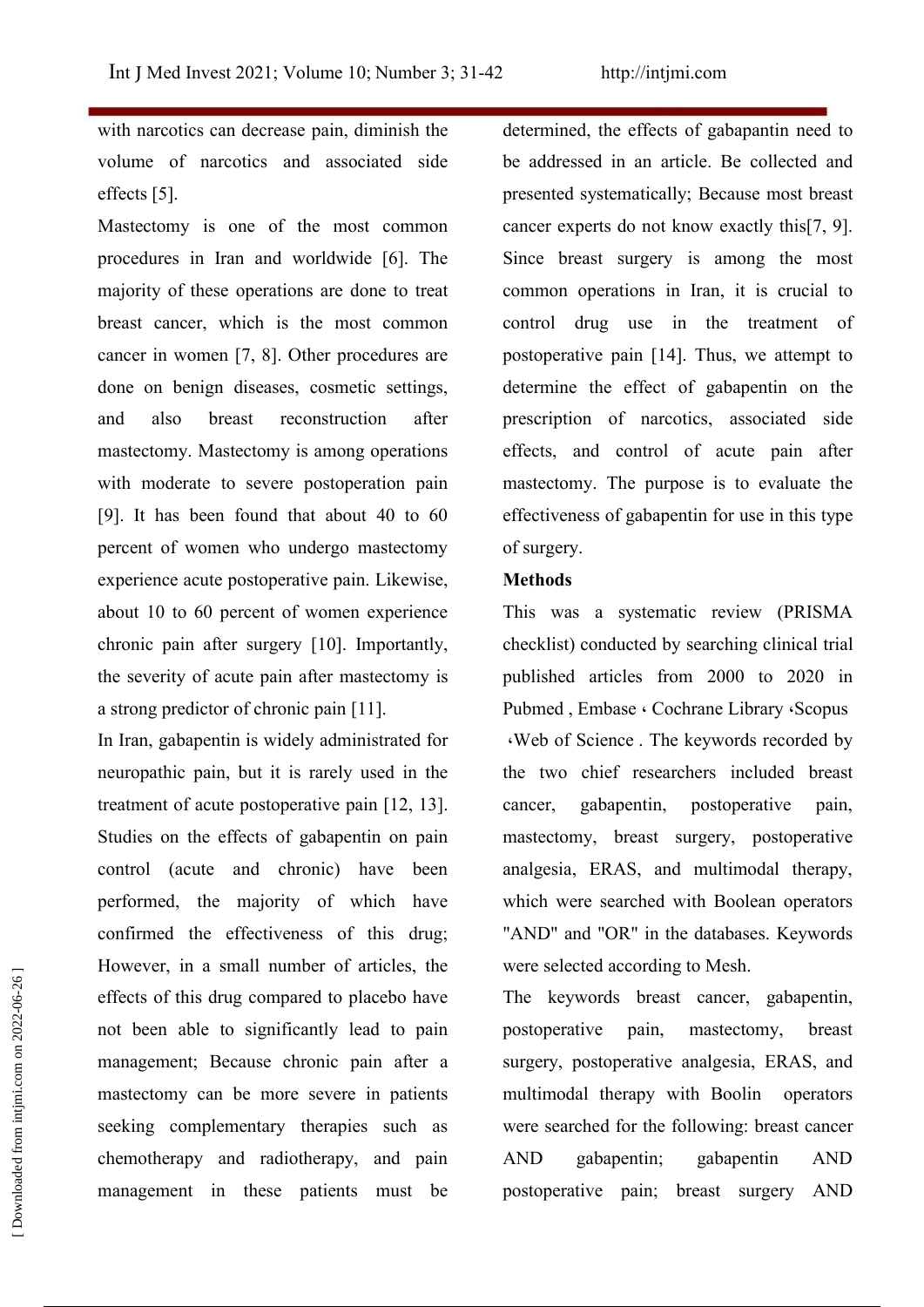postoperative analgesia; multimodal therapy AND breast surgery; gabapentin AND breast surgery; breast surgery OR breast cancer; gabapentin OR postoperative pain; multimodal therapy OR postoperative pain.

Inclusion criteria were articles published in Persian or English between 2000 and 2020, randomize clinical trial articles, and full-text articles. Exclusion criteria were articles irrelevant to the main topic of our study, articles reporting no outcome (pain), low quality articles (Cochrane tool was used to evaluate the quality), and articles presented at conferences partially.

Keywords were searched by two separate researchers by the above operators. Articles were found within a week by two main researchers and entered into EndNote. Databases of articles found in the first stage were further analyzed to finding more relevant review. articles. Then, the relevant articles were searched among all articles, and those reporting on consequences of post mastectomy pain and the effects of gabapentin on its control were listed. In the next step, the clinical trial articles were picked, and ultimately, the articles with full text were included in this systematic review. PRISMA (Preferred Reporting Items for systematic Meta-Analysis Reviews and) checklist was used to evaluate the quality of the articles; Based on this, study selection, data collection process or data extraction, risk of bias,

synthesis of results were examined by the researchers.

In this study, Cochrane tool was used to evaluate the quality of articles. This tool examines clinical trial studies for randomization, allocation concealment, selective outcome reporting, outcome reporting, and other biases. Due to the fact that in this study, the reviewed articles were heterogeneous, the findings were reported systematically. Finally, the data were analyzed using PRISMA instructions.

#### **Results**

In the initial search, 288 studies were found, which were reviewed at different stages, including review of texts and abstracts, review of consequences, review of reported results, and review of general conclusions. Finally, 21 studies were included in this systematic [15-35]. Flowchart 1 shows the process of including studies in a systematic review. A summary of the study results is described below and due to the similarity of the study results, itwas not presented by the table.

In 13 studies, the effect of gabapentin was compared with placebo to estimate its effect on surgical pain in aclinical trial. In 10 articles out of 21, gabapentin was compared with placebo alone, of which one study showed no change in postoperative pain while in the remaining the reduction in pain was observed. In four studies, patients were evaluately, the articles with function extraction in the compared with placebo to estimate its effect<br>included in this systematic review. PRISMA on surgical pain in a clinical trial. In 10<br>(Preferred Reporting Items for sy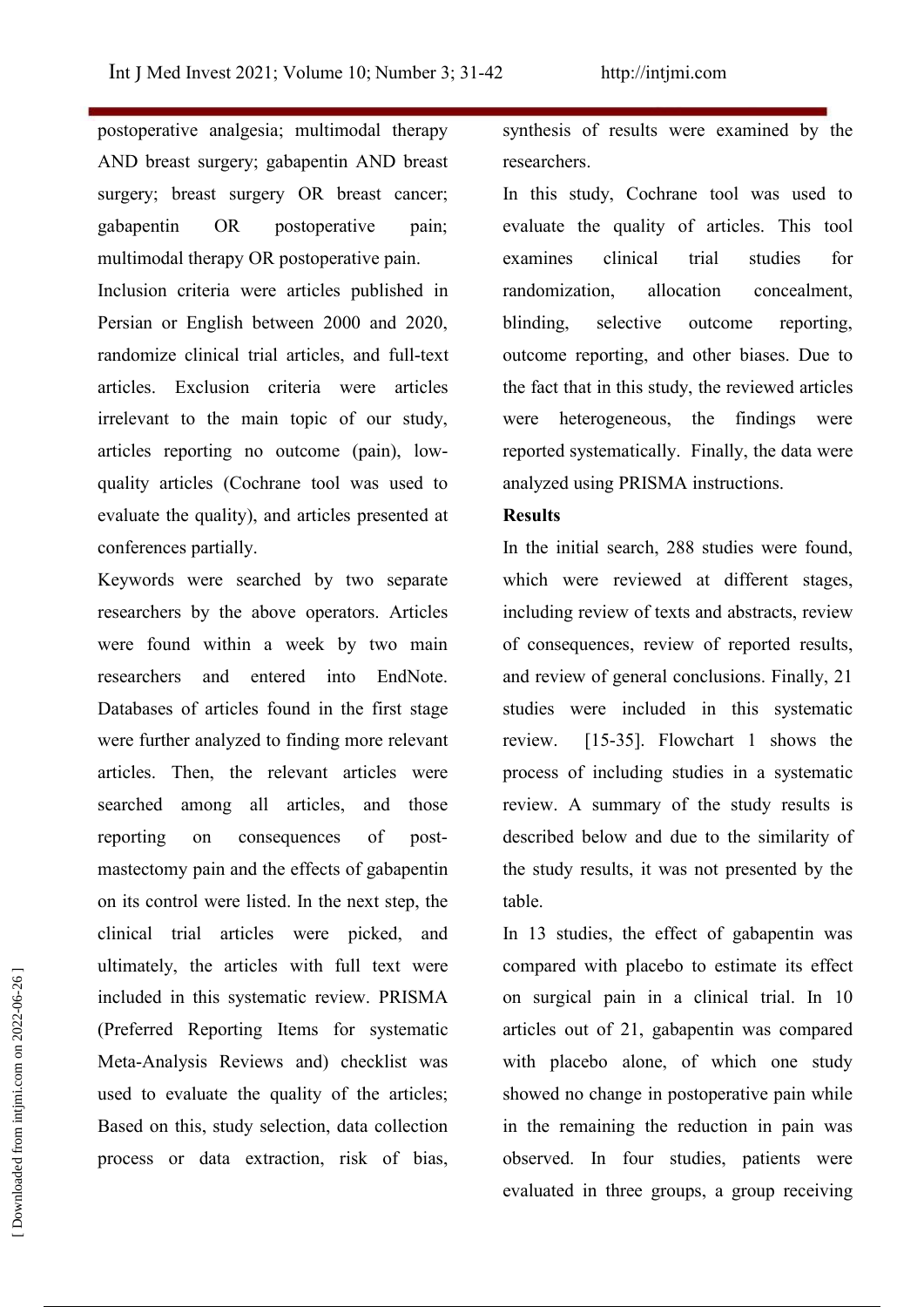placebo and the other two groups receiving medication. Metry et al. showed that pre-and postoperative administration is effective in reducing pain during movement and rest as compared to the placebo group. Gosai et al.

reported alleviated pre-and postoperative pain upon dispensing gabapentin.





In other studies, gabapentin only reduced pain venlafaxine in the study by Amr and Yousef, and mexiletine in the study by Bharti and et al.

during movement, e.g., compared to as a single drug but simultaneously with other In four studies, gabapentin was not prescribed drugs at varying intervals after surgery, or with nerve blocks, and compared with the Flowchart 1. The process of entering articles into the systematic review<br>
In other studies, gabapentin only reduced pain<br>
In four studies, gabapentin was not prescribed<br>
during movement, e.g., compared to as a single drug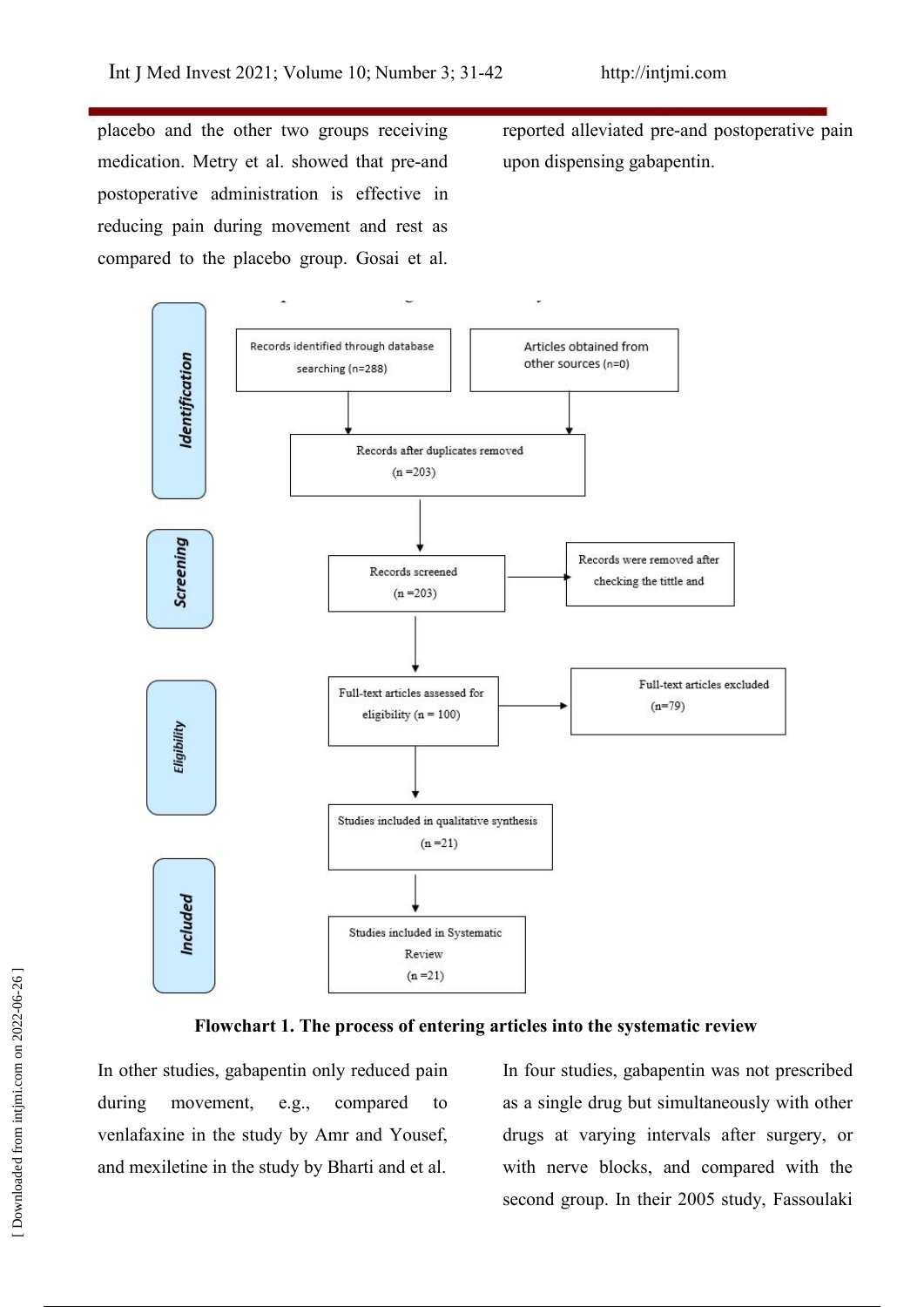et al. used gabapentin with a local anesthetic cream and brachial plexus and intercostal nerve block. In the control group, oral placebo, topical placebo cream, and injectable normal saline were used alternatively. Gartner et al. prescribed gabapentin before the surgery, paracetamol, dextromethorphan, and celecoxib preoperatively, and dexamethasone and ondansetron intraoperatively in the case group, and did not use any treatment or modality in the control group. Chiu et al. used no medication in the control group. In the case group, however, they administrated intercostal nerves 2 to 6, invasive techniques acetaminophen, scopolamine, regional anesthesia, and paravertebral block with gabapentin preoperatively, and paravertebral block are often practiced to dexamethasone and ondansetron control pain after mastectomy. intraoperatively. Barker et al. prescribed gabapentin with acetaminophen or celecoxib in group I, injectable acetaminophen in group II, and no drug in group III (the control group). All four studies have evaluated the effect of gabapentin on pain relief and diminishing uses of narcotics.

Some other works have studied the amount of anesthetic required with and without gabapentin. In all these studies, the demand for anesthetics has been reported to be reduced. Intraoperative use of fentanyl isoflurane, propofol, and remifentanil has been reported to be decreased (e.g., see Doha et al., Bharti et al., And Azemati et al.).

#### **Discussion**

Knowing the underlying mechanisms of postoperative pain enables us to find effective strategies and use various modalities. Similar to other surgeries, various methods are used for post-mastectomy pain control, such as dispensing oral drugs or injecting medications, single or in combination with other drugs [36, 37]. Each drug and the way of its use has its advantages and side effects. Furthermore, considering the anatomy and residence of the breast as an intradermal gland on ribs, and since its main nerves are coming from the such as local anesthetic injections, intercostal chest anesthesia, and

Gabapentin is among anticonvulsants and was originally used to treat seizures caused by epilepsy. Gabapentin is structurally similar to Gammabutyric Acid but does not convert to gamma-aminobutyric acid or its agonists in the body. Additionally, gabapentin does not degrade gamma-butyric acid or inhibit its reabsorption. Gabapentin shows negligible binding to proteins and is excreted via the kidneys with undergoing little or no metabolism. It also shows no pharmacokinetic interactions with other drugs due to the lack of hepatic metabolism and ineffectiveness in inhibiting or inducing liver enzymes. Today, gabapentin has become the first-line drug for the treatment of neuropathic pain, especially gaoapentum. In all these studies, the defination is transported to be metabolism. It also shows no pharmacokinetic reduced. Intraoperative use of fentanyl interactions with other drugs due to the lack of isoflurane, propof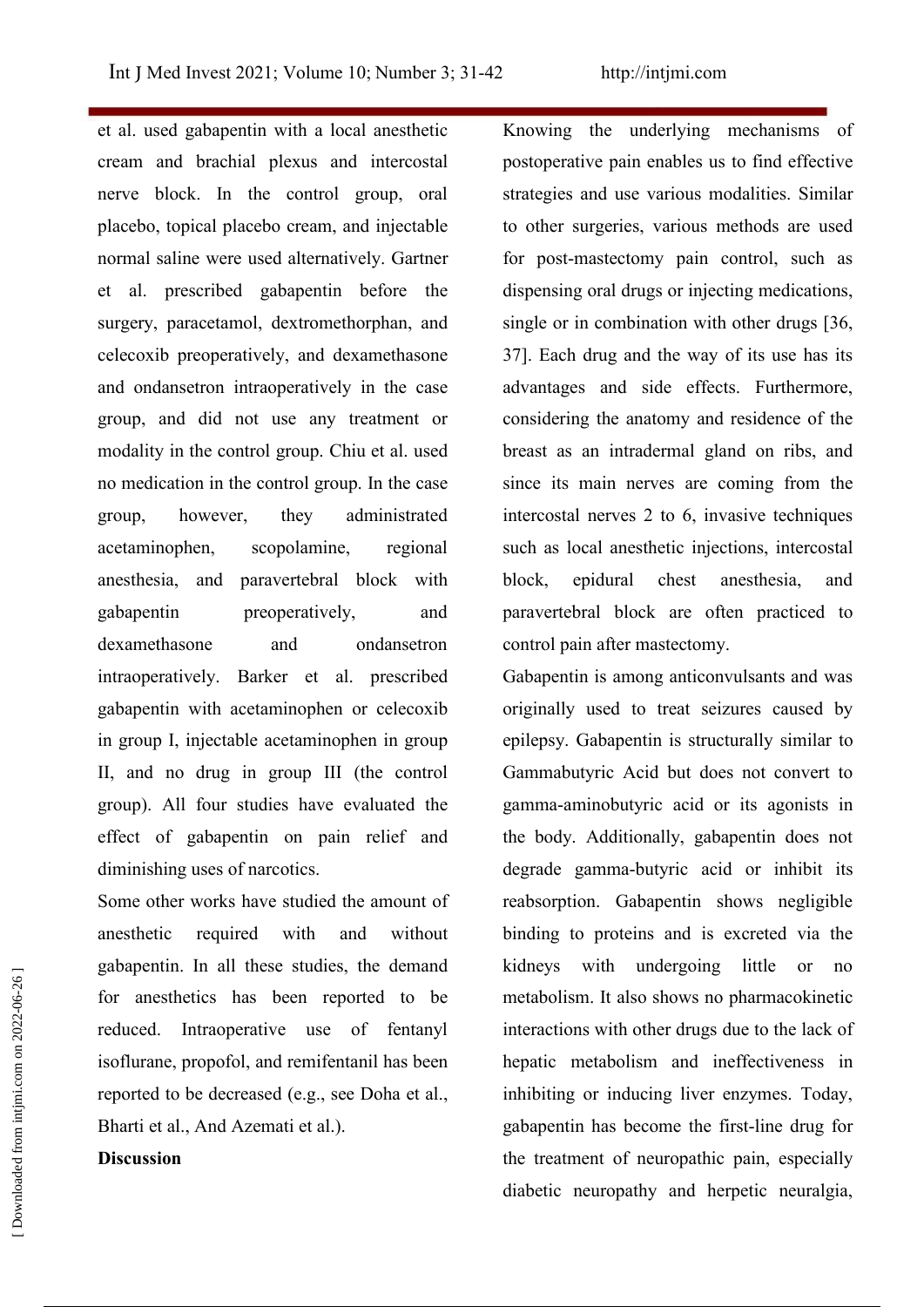due to its good therapeutic effect on neuropathic pain. Gabapentin uniquely affects voltage-dependent receptors of calcium channels  $(\alpha 2-\delta 1)$  subunit) and inhibition of calcium flow. These receptors are present in the dorsal root ganglia of the nerves (peripheral part of the nervous system). By inhibiting these receptors and calcium current, gabapentin prevents the transmission of pulses to the neurons of the posterior horn of the spinal cord (central part of the nervous system) and ultimately alleviates pain. Thus, gabapentin assists control pain by acting on both the peripheral nerves and the central nervous system.

Numerous studies have shown that dispensing gabapentin before surgery reduces pain intensity and drug use after surgery. In their 2016 study, Arumugam et al. systematically reviewed the effect of gabapentin on drug use in the first 24 hours after elective surgeries. Seventeen RCT studies were analyzed, including the data on 1793 patients who were candidates for elective surgery (including 20 mastectomy patients). They reported a significant reduction in drug use in the first 24 hours after surgery, increased drowsiness compared with placebo, and no difference in the rate of nausea and vomiting.

In their 2018 systematic survey, HU et al. similarly reviewed 79 RCT studies including 6201 patients candidates for various types of surgery, regardless of the type of operation. It was found that a higher dose of gabapentin surgery to evaluate its effect on acute pain and

leads to more reduction in drug use in the first 24 hours after surgery. Moreover, using a high dose of gabapentin (more than 900 mg) remarkably reduces the severity of pain during rest in the first 24 hours than lower doses (300) to 600 mg).

The results of our study showed that the use of papappantin can significantly reduce chronic pain after mastectomy; The use of this drug can also significantly reduce the need for analgesics. In a meta-analysis study by Fabritius et al., Researchers stated that gabapantin could not be useful in controlling chronic postoperative pain. On the other hand, another meta-analysis study by Fabritius et al found that Gabapentin cannot reduce the need for postoperative analgesia; In these two studies, more than 100 clinical trial articles were evaluated and the effects of this drug on pain control and its effects on reducing the need for analgesics in different surgeries were investigated, which seems to be the main reason for the difference in our results. Be with the results of these two studies [38, 39]. Other studies have specifically examined the effect of gabapentin on pain and drug use after mastectomy (separately or in combination with other surgeries). Rai et al. reviewed and meta-analyzed studies to evaluate the effect of pregabalin and gabapentin, including 8 RCT studies on gabapentin with a total of 516 candidates for breast cancer surgery. All the patients had received oral gabapentin before sure is the surgery, increased drowsmess<br>
ensistency (separately or in combination<br>
compared with placebo, and no difference in<br>
the rate of nausea and vomiting.<br>
In their 2018 systematic survey, HU et al.<br>
in their 2018 s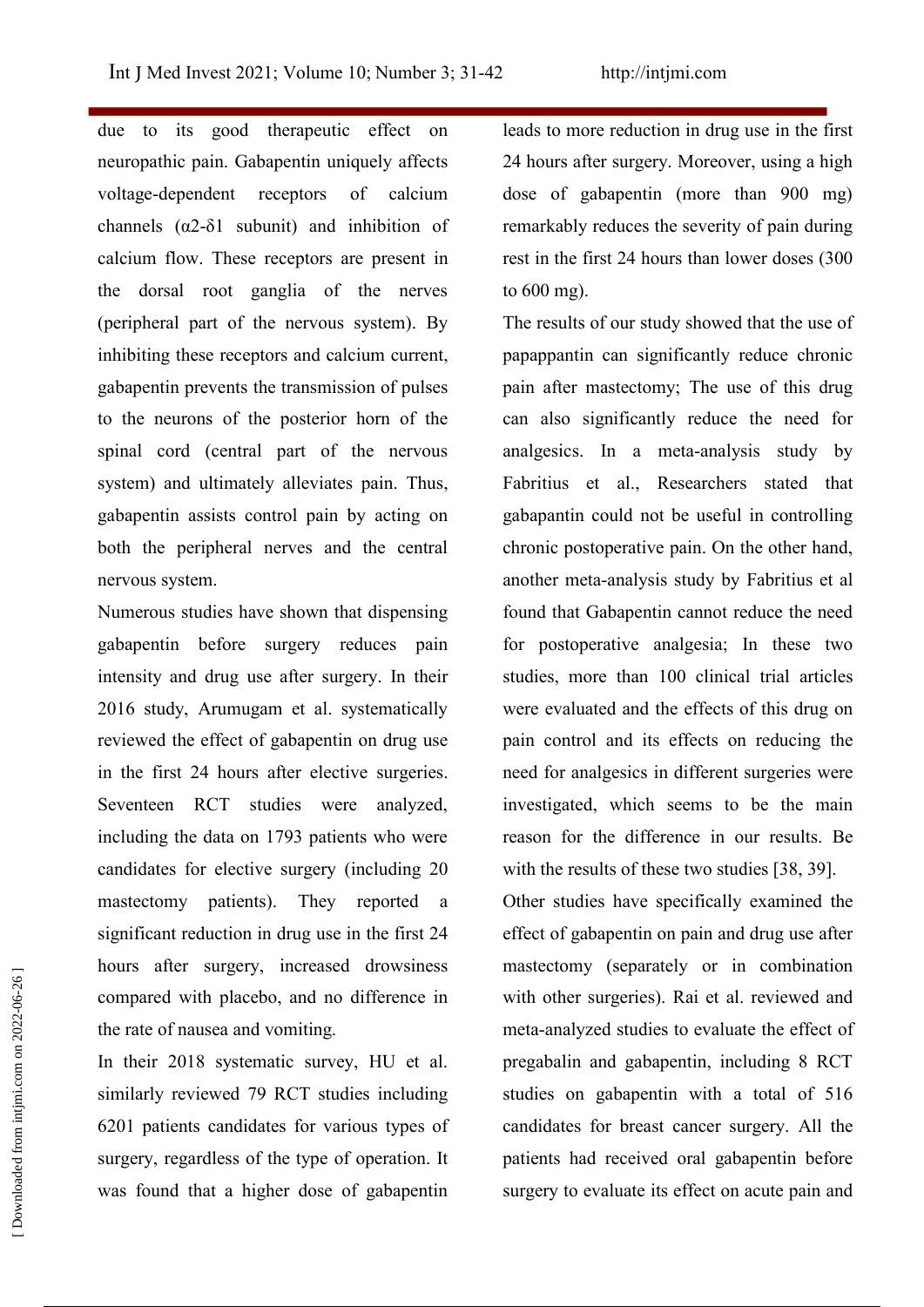postoperative morphine use. Gabapentin positively controlled acute postoperative pain and reduced morphine use after surgery, while it did not affect chronic postoperative pain. Jiang et al. systematically reviewed 9 RCT studies with a total of 576 patients who were candidates for mastectomy. They included all the results reported by Rai et al., as well as a 2010 RCT study. Systematic review results showed that using 300 to 1200 mg gabapentin before surgery diminishes morphine recommended that this drug be used to treat consumption by 4.9 mg, alleviates pain immediately and 24 hours after surgery, and reduces chronic pain and nausea. Fabritius et al. systematically reviewed 47 RCT studies evaluating the effect of oral gabapentin prescription before mastectomy, cholecystectomy, hysterectomy, and arthroplasty on postoperative pain and drug use. Ten studies, out of 47, evaluated 667 during patients who were candidates for mastectomy. The sample size in these studies was larger than the study by Jiang et al. and two other 2010 and 2015 RCT studies, while it was lower than a similar 2002 study. The as part of difference was in excluding or including older studies related to inclusion criteria. The results included a general reduction in pain intensity as well as a reduction in pain 6 hours after surgery at rest, 6 hours after surgery during movement, 24 hours after surgery during movement, and 24 hours after surgery at rest with gabapentin. At the same time, a decrease increase in pain threshold. studies related to inclusion criteria. The results<br>
included a general reduction in pain intensity<br>
as well as a reduction in pain 6 hours after<br>
surgery at rest, 6 hours after surgery during<br>
movement, 24 hours after surg

in drug use was observed in the first 24 hours after surgery.

In a review study by Felder et al. Examining the effects of gabapentin on pain control after cesarean section, the researchers found that there was no statistically significant difference between placebo and gabapentin at 6 hours before surgery but at 12 and 6 hours after surgery , This drug was able to significantly reduce pain and control pain; Therefore, it was pain after cesarean section; The results of their study are similar to the results of our study; Several other studies have shown similar results, in which gabapantin has been shown to reduce severity after various surgeries $[40, 10]$ 3].

Studies confirm the positive effect of gabapentin on pain relief, especially pain movement, and reduction of postoperative drug use. Importantly, considering the advantages of combination in postoperative pain control, gabapentin can be efficient as a single drug or the combination therapies prescribed. It also affects postoperative complications, so that many studies have reported decreased, or at least not increased, postoperative nausea and vomiting. Such side effects, however, may appear upon using narcotics. Gabapentin additionally reduces intraoperative drug use, which may indicate an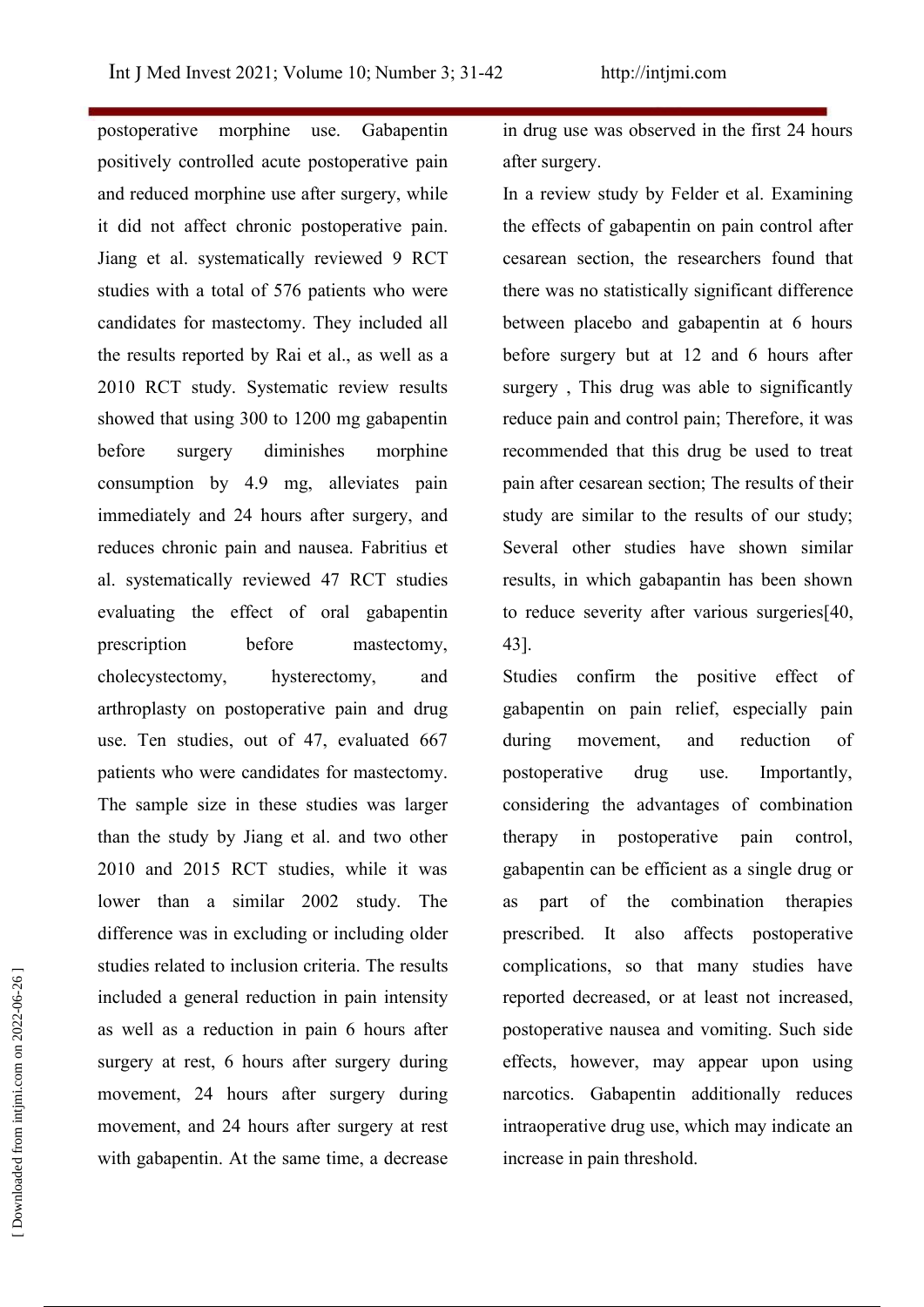One of the limitations of our study was access to the full text of the articles, which was tackled except in one case. Second, two articles were not in English and thus excluded from the study. And the third limitation was the non-uniformity of variables (e.g., the dose of drugs, the type of drug in the control group, and the side effects studied in the studies).

#### **Conclusion**

Studies show that gabapentin may be useful in controlling pain after mastectomy, so as a practical conclusion, it is recommended that this drug be used as one of the effective drugs in controlling acute pain after breast surgery. ; However, this issue needs further investigation. . Furthermore, given the 5. necessity to prevent chronic pain after mastectomy, it is recommended to evaluate the effect of gabapentin on chronic pain after such surgeries in Iran. Gabapentin's efficiency in reducing drug consumption during Journal of Obstetrics, Gynecology and anesthesia is also recommended to be investigated in a separate study.

## **References**

1. Moharrami MR, Anvari HM, Abedi Gheshlaghi L, Nazari B. Preoperative education for pain relief after the lower limb joint replacement surgery: A systematic review and meta-analysis. Trauma Monthly. 2021;26(1):52-60.

2. Wylde V, Dennis J, Beswick A, Bruce J, Eccleston C, Howells N, et al. Systematic review of management of chronic pain after surgery. The British journal of surgery. 2017;104(10):1293.

3. Mirinezhad SK, Jangjoo AG, Seyednejad F, Naseri AR, Mohammadzadeh M, Nasiri B, et al. Impact of tumor length on survival for patients with resected esophageal cancer. Asian Pacific Journal of Cancer Prevention. 2014;15(2):691-4.

. Gol MK, Dadashzadeh M, Anvari HM. Design and Implementation of a Checklist for Prediction of Anesthesia-Induced Nausea and in Candidate Patients for Mastectomy. International Journal of Women's Health and Reproduction Sciences.  $2020:1(1):90-4.$ 

5. Eidi M, Mohammadipour Anvari H, Dorosti A. Effect of massage therapy with and without bandaging on pain, edema and problems of upper extremity musculoskeletal system after modified radical. The Iranian Infertility. 2020;23(6):1-8.

6. Rousta F, Dadashzadeh M, Mahdavi F, Nasseri AR. Lymph Node Involvement and Related Risk Factors in Patients With Breast Cancer Referred for Radiotherapy: A 20-Year Study on 15 000 Women. International Journal of Women's Health and Reproduction Sciences. 2021;9(3):212-6.

7. S Mirinezhad SK, Somi MH, Seyednezhad F, Jangjoo AG, Ghojazadeh M, Mohammadzadeh M, et al. Survival in patients treated with definitive chemoeducation for pain felter atter the lower limb<br>
joint replacement surgery: A systematic Journal of Women's Health and Reproduction<br>
review and meta-analysis. Trauma Monthly.<br>
2. 2021;26(1):52-60.<br>
2. Wylde V, Dennis J, Bes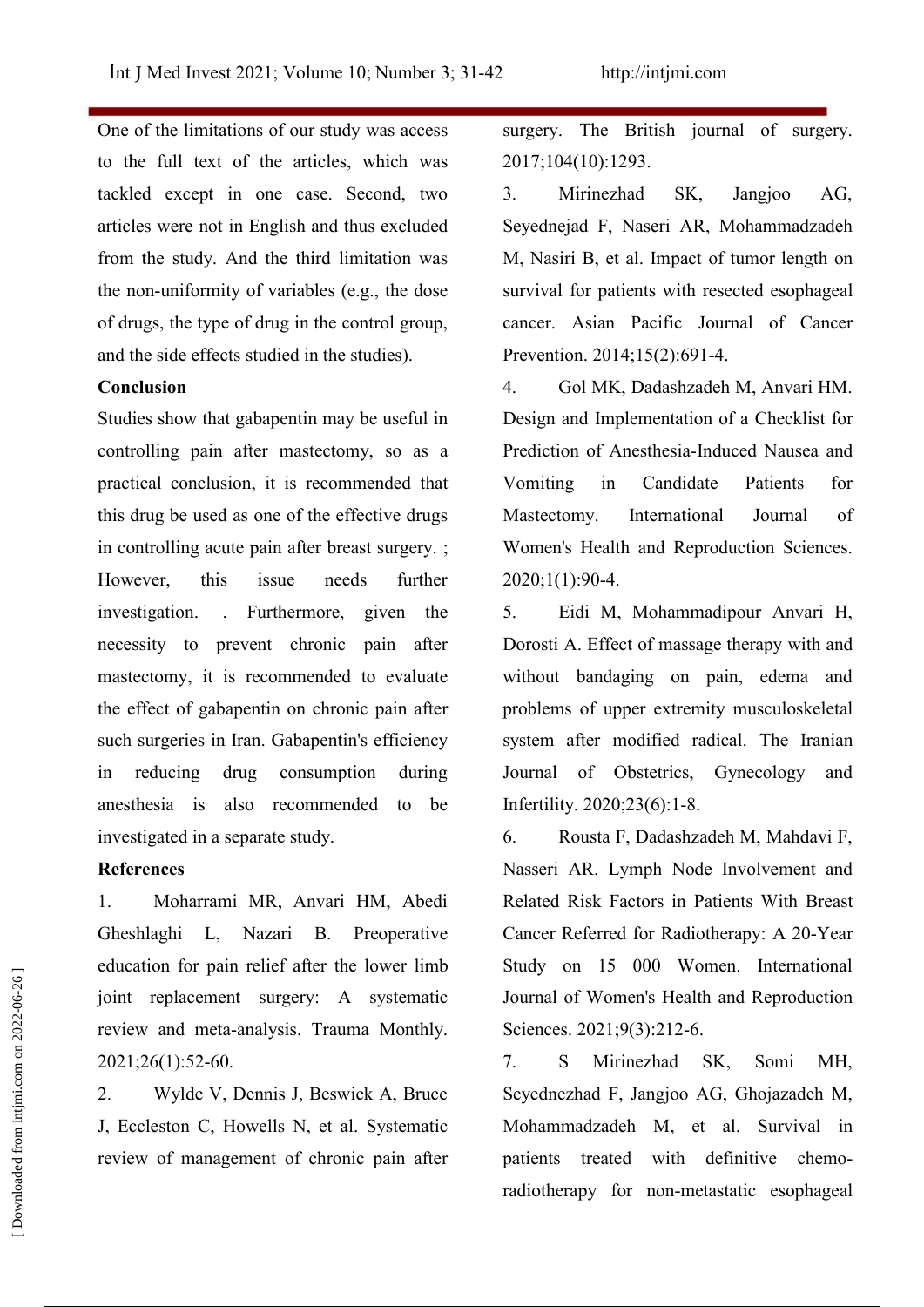cancer in north-west iran. Asian Pacific Journal of Cancer Prevention. 2013;14(3):1677-80.

8. Rousta F, Dadashzadeh M, Mahdavi F, Nasseri AR. Lymph Node Involvement and Related Risk Factors in Patients With Breast Cancer Referred for Radiotherapy: A 20-Year Study on 15 000 Women. International Journal of Women's Health and Reproduction Sciences. 2021;9(3):212-6.

9. Zenouz AT, Vatankhah M, Naseri A, Mehdipour M, Khalili M, Aghazadeh M, et al. Evaluation of Oral Symptoms and Complaints as a Result of Radiotherapy in Patients with Head and Neck Cancer Referring to Tabriz Imam Reza Hospital in 2013. Oral Surgery, 15. Oral Medicine, Oral Pathology and Oral Radiology. 2015;119(3):e128.

10. Eskandarian T, Baghi S, Alipoor A. Comparison of clinical success of applying a kind of fissure sealant on the lower permanent molar teeth in dry and wet conditions. Journal of Dentistry. 2015;16(3):162.

11. Chang YC, Liu CL, Liu TP, Yang PS, Chen MJ, Cheng SP. Effect of perioperative C, Hogan Q. intravenous lidocaine infusion on acute and chronic pain after breast surgery: A for cancer. Anesthesia meta‐analysis of randomized controlled trials. Pain practice. 2017;17(3):336-43.

12. Jiang Y, Li J, Lin H, Huang Q, Wang T, Zhang S, et al. The efficacy of gabapentin in reducing pain intensity and morphine consumption after breast cancer surgery: a meta-analysis. Medicine. 2018;97(38.( enfonce pain atter breast surgery: A for<br>meta-analysis of randomized controlled trials. 200<br>Pain practice. 2017;17(3):336-43. 17.<br>12. Jiang Y, Li J, Lin H, Huang Q, Wang Eff<br>T, Zhang S, et al. The efficacy of gabapentin po

13. Aghamohamadi D, Gol MK. Checklist for Determining Severity of Pain and Type and Dosage of Analgesics Administered to Undergoing Breast Surgeries. International Journal of Women's Health and Sciences. 2020;8(2):227-31. doi: 10.15296/ijwhr.2020.36.

Rai AS, Khan JS, Dhaliwal J, Busse JW, Choi S, Devereaux P, et al. Preoperative pregabalin or gabapentin for acute and chronic postoperative pain among patients undergoing breast cancer surgery: A systematic review and meta-analysis of randomized controlled trials. Journal of Plastic, Reconstructive & Aesthetic Surgery.2017;70(10):1317-28.

Dirks J, Fredensborg BB, Christensen D, Fomsgaard JS, Flyger H, Dahl JB. A randomized study of the effects of single-dose gabapentin versus placebo on postoperative morphine consumption after mastectomy. The Journal of the American Society of Anesthesiologists. 2002;97(3):560-  $\overline{4}$ .

16. Fassoulaki A, Patris K, Sarantopoulos The analgesic effect of gabapentin and mexiletine after breast surgery  $&$  Analgesia. 2002;95(4):985-91.

17. Kim SI, Park DY, Ok SY, Kim SC. of preemptive gabapentin on postoperative pain after mastectomy. Korean Journal of Anesthesiology.  $2004;47(4):527$ -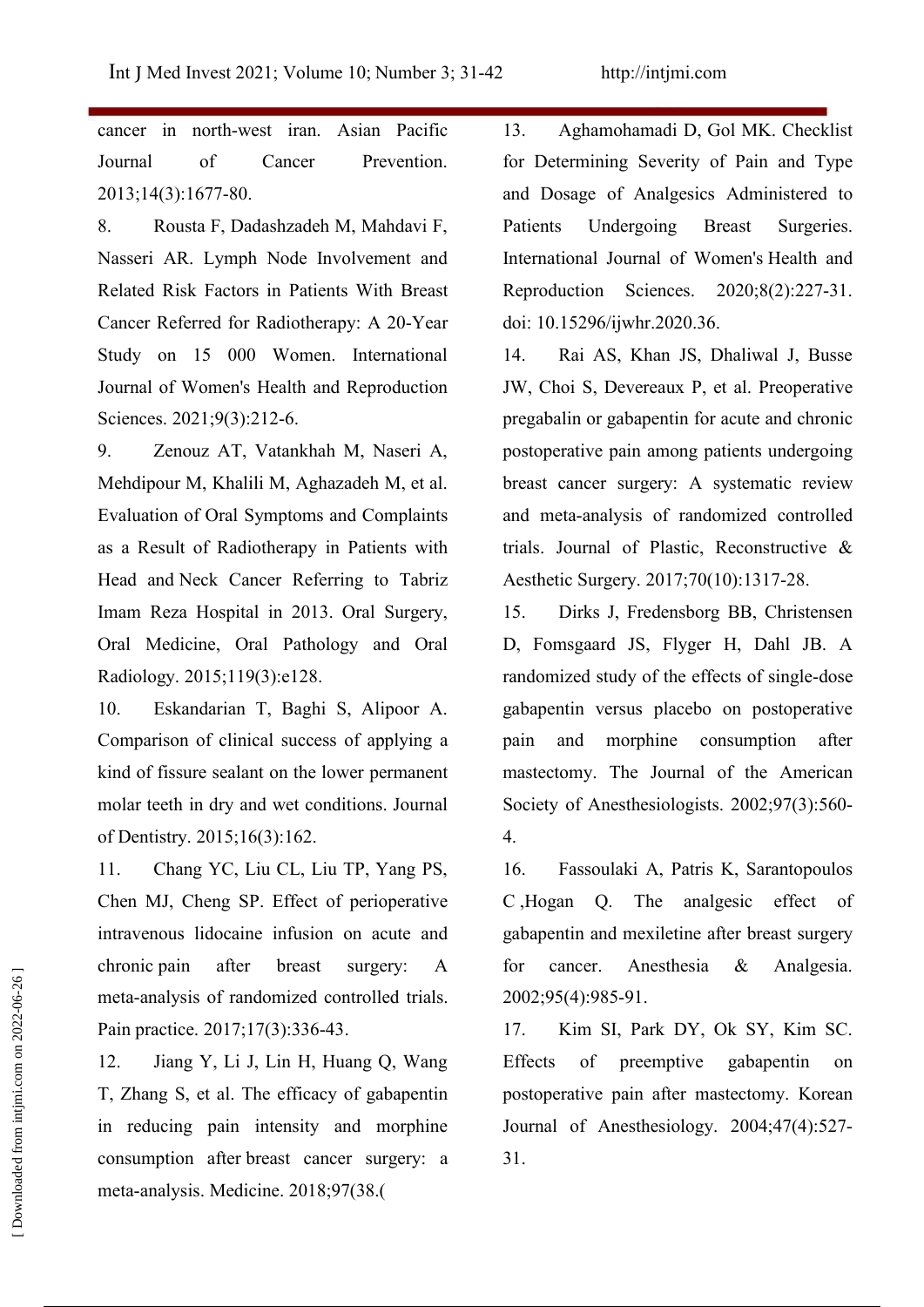18. Baghi S, Amareh M, Heirat R, Hajivandi A, Aalizadeh Y. Evaluation of relationship between the children's dental fear and cooperation during dental treatment with 24. the parents' general health. Iranian Journal of Pediatric Dentistry. 2018;13(2):37-42.

19. Grover V, Mathew P, Yaddanapudi S, Sehgal S. A single dose of preoperative gabapentin for pain reduction and requirement of morphine after total mastectomy and axillary dissection: randomized placebo controlled double-blind trial. Journal of postgraduate medicine.  $2009;55(4):257$ .

20. Srivastava U, Kumar A, Saxena S, Mishra AR, Saraswat N, Mishra S. Effect of preoperative gabapentin on postoperative pain 26. and tramadol consumption after minilap open cholecystectomy: a randomized double-blind, placebo-controlled trial. European Journal of Anaesthesiology (EJA). 2010:27(4):331-5.

21. Cui X, Liu F, Liu P, Jing F, Liu Y, Chicheng M, et al. Effect of gabapentin on patient controlled intravenous analgesia after 27. modified radical mastectomy. Chinese Journal of Postgraduates of Medicine. 2010;33(33):13-6.

22. Doha NM, Rady A, El Azab SR. Preoperative use of gabapentin decreases the anesthetic and analgesic requirements in patients undergoing radical mastectomy. 2010;26(4):287-91. 22. Dona NN, Kaay A, El Azao SK. Finxed surgical conor<br>
Preoperative use of gabapentin decreases the trial. JAMA surgery.<br>
anesthetic and analgesic requirements in 28. Fassoulaki A,<br>
patients undergoing radical mastectomy

23. Amr YM, Yousef AAA-M. Evaluation cancer. Anesthesia of efficacy of the perioperative administration  $2005;101(5):1427-32$ .

of Venlafaxine or gabapentin on acute and chronic postmastectomy pain. The Clinical journal of pain. 2010;26(5):381-5.

2. Bharti N, Bala I, Narayan V ,Singh G. Effect of gabapentin pretreatment on propofol consumption, hemodynamic variables, and postoperative pain relief in breast cancer surgery. Acta Anaesthesiologica Taiwanica. 2013;51(1):10-3.

Azemati S, GHOLAMI DA, Talei A, Khademi S, MOIN VN .Evaluation of the effect of a preoperative single dose of gabapentin on emergence agitation in patients undergoing breast cancer surgery. Middle East Journal of Cancer. 2013;4(14):145-51.

26. Gosai N, Patel L, Patel D, Umarania R, Comparative evaluation of Gabapentin and Clonidine for premedication on postoperative analgesia in patient undergoing modified radical mastectomy under general anesthesia. Asian Pac J Health Sci. 2015;2:59-63.

Hah J, Mackey SC, Schmidt P, McCue R, Humphreys K, Trafton J, et al. Effect of perioperative gabapentin on postoperative pain resolution and opioid cessation in a mixed surgical cohort: a randomized clinical trial. JAMA surgery. 2018;153(4):303-11.

Egyptian Journal of Anaesthesia . gabapentin and local anesthetics prevents 28. Fassoulaki A, Triga A, Melemeni A, Sarantopoulos C. Multimodal analgesia with acute and chronic pain after breast surgery for & Analgesia.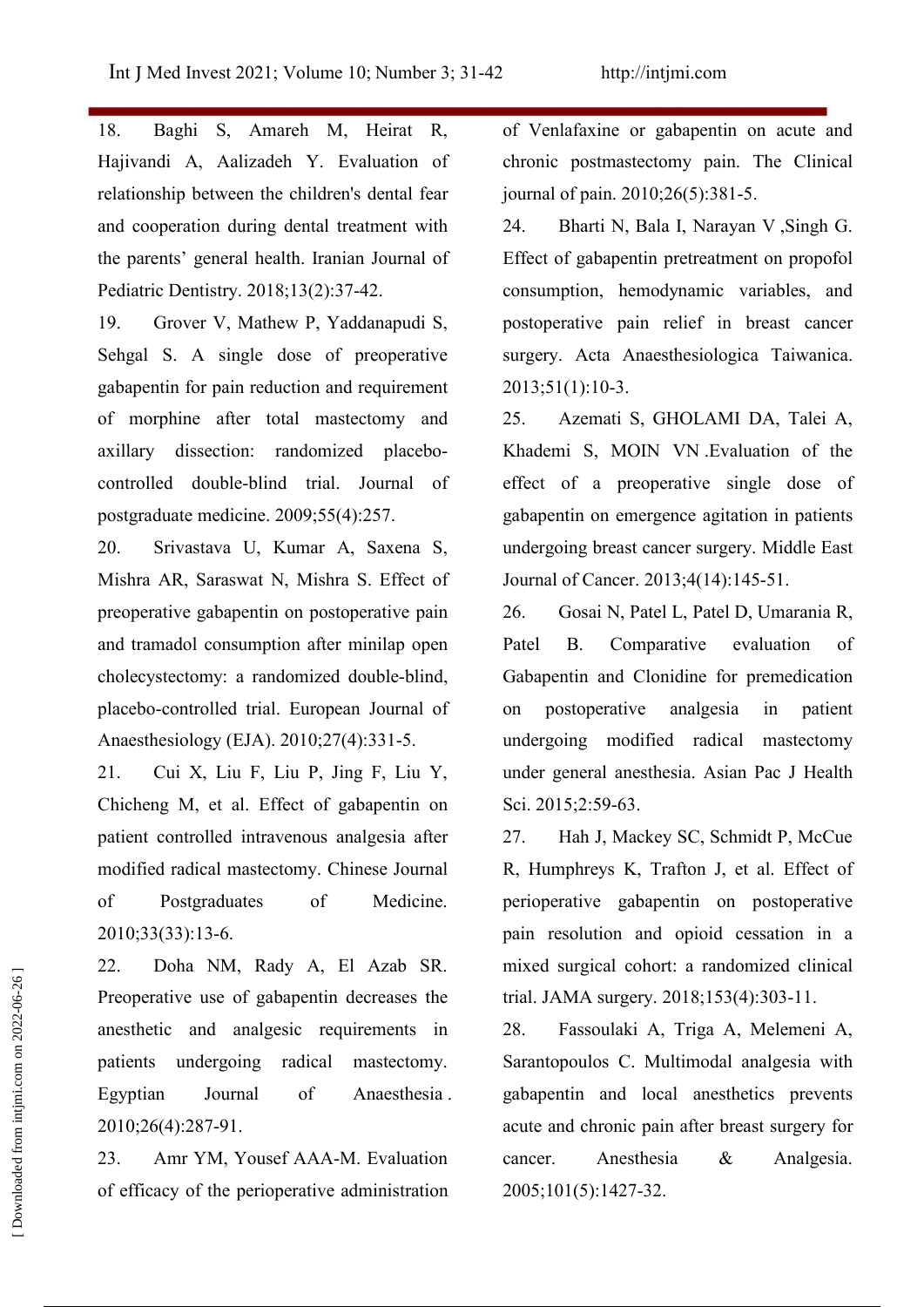29. Gärtner R, Kroman N, Callesen T, 34. Kehlet H. Multimodal prevention of pain, nausea and vomiting after breast cancer surgery. Minerva anestesiologica. 2010;76(10):805-13.

30. Chiu C, Aleshi P, Esserman LJ, Inglis- Arkell C, Yap E, Whitlock EL, et al. Improved analgesia and reduced post-<br>operative nausea and vomiting after RK. implementation of an enhanced recovery after surgery (ERAS) pathway for total mastectomy. BMC anesthesiology. 2018;18(1):1-9.

31. Barker JC, DiBartola K, Wee C, Andonian N, Abdel-Rasoul M, Lowery D, et al. Preoperative multimodal analgesia decreases postanesthesia care unit narcotic use and pain scores in outpatient breast surgery. Plastic and reconstructive surgery. 2018:142(4):443e-50e.

32. Khan JS, Hodgson N, Choi S, Reid S, Paul JE, Hong NJL, et al. Perioperative pregabalin and intraoperative lidocaine infusion to reduce persistent neuropathic pain after breast cancer surgery: a multicenter, factorial, randomized, controlled pilot trial. The Journal of Pain. 2019;20(8):980-93.

33. Reyad RM, Omran AF, Abbas DN, Kamel MA, Shaker EH, Tharwat J, et al. The possible preventive role of pregabalin in postmastectomy pain syndrome: a double blinded randomized controlled trial. Journal of pain and symptom management. 2019;57(1):1-9. Substitute review with meta-analyses and that<br>
33. Reyad RM, Omran AF, Abbas DN,<br>
83. Reyad RM, Omran AF, Abbas DN,<br>
83. Fabritias ML, Geisler A, Petersen PL,<br>
possible preventive role of pregabalin in<br>
88. Fabritias ML, G

Vig S, Kumar V, Deo S, Bhan S, Mishra S, Bhatnagar S. Effect of perioperative pregabalin on incidence of chronic postmastectomy pain syndrome: A prospective randomized placebo-controlled pilot study. Indian journal of palliative care. 2019;25(4):508.

35. Kaur N, Kumar A, Saxena AK, Grover Pregabalin in the treatment of postmastectomy chronic pain :Results of an open label, single‐arm clinical study. The breast journal. 2019;25(3):465-8.

36. Andersen KG, Kehlet H. Persistent pain after breast cancer treatment: a critical review of risk factors and strategies for prevention. The Journal of Pain. 2011;12(7):725-6.

37. Naseri A, Mesbahi A. A review on photoneutrons characteristics in radiation therapy with high-energy photon beams. Reports of practical oncology & radiotherapy.  $2010;15(5):138-44.$ 

Fabritius ML, Wetterslev J, Mathiesen O, Dahl JB. Dose-related beneficial and harmful effects of gabapentin in postoperative pain management–post hoc analyses from a systematic review with meta-analyses and trial sequential analyses. Journal of pain research. 2017;10:257.

38. Fabritius ML, Geisler A, Petersen PL, Mathiesen O, Dahl JB. in procedure-specific postoperative pain management–preplanned